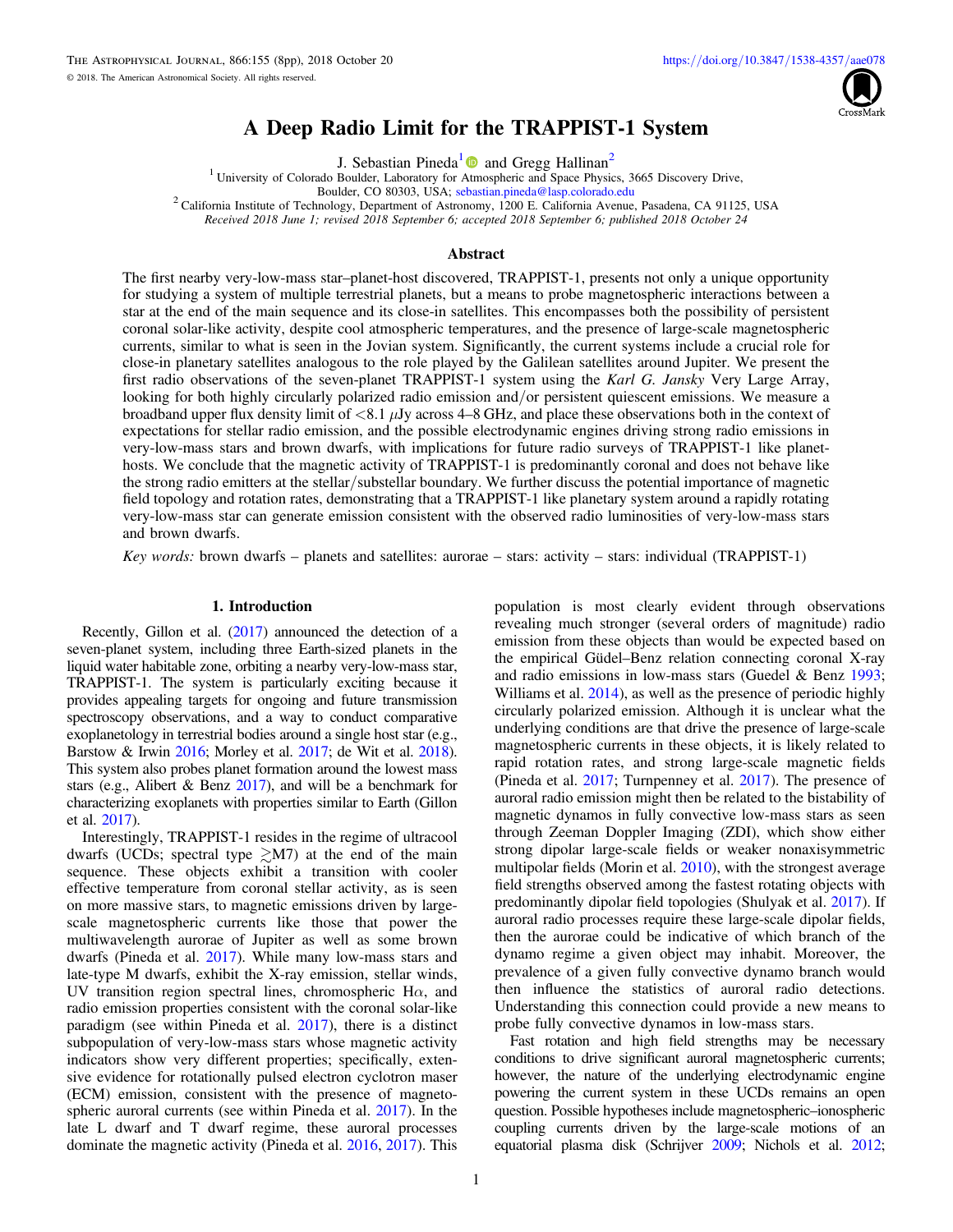<span id="page-1-0"></span>Turnpenney et al. [2017](#page-7-0)), reconnection between the large-scale magnetosphere and the interstellar medium (Turnpenney et al. [2017](#page-7-0)), or the electrodynamic interaction between the UCD's magnetic field and any nearby orbiting satellites (Hallinan et al. [2015;](#page-7-0) Pineda et al. [2017](#page-7-0)). Models of these processes suggested that they can generate sufficient energy to power the observed emissions (Zarka [2007](#page-7-0); Schrijver [2009;](#page-7-0) Nichols et al. [2012;](#page-7-0) Saur et al. [2013;](#page-7-0) Turnpenney et al. [2017](#page-7-0)), but it remains unclear which of these mechanisms, or what mixture of them, are predominately responsible for generating the auroral ECM emission of some UCDs. Similarly, the origins of the quiescent radio emission in this same population of radio UCDs is uncertain. This emission is likely synchrotron or gyrosynchrotron radiation and may be associated with high energy electrons trapped in closed magnetospheric loops, akin to the Jovian radiation belts (Hallinan et al. [2006;](#page-7-0) Pineda et al. [2017](#page-7-0)). However, the continual mass-loading of the magnetosphere with plasma, a requirement for both the existence of the plasma radiation belts and several of the proposed electrodynamics engines is itself an open question, and might be related to volcanic planetary activity, similar to the Jovian system, or possibly atmospheric sputtering (Hallinan et al. [2015](#page-7-0)).

As the only known nearby UCD planet-host, TRAPPIST-1 provides the first opportunity to test whether the presence of a close-in exoplanetary system plays a significant role in generating these magnetic emission processes around verylow-mass stars and brown dwarfs, possibly through a direct interaction with the stellar host or by providing the magnetospheric plasma source. By observing TRAPPIST-1 at radio wavelengths, we can look for the possibility of ECM emission or quiescent radio emission, and assess whether its activity properties (e.g., radio, X-ray, and  $H\alpha$ ) are consistent with the coronal solar-like paradigm or whether it may belong to the subpopulation of very-low-mass stars exhibiting auroral phenomena. Understanding how this stellar system, with potentially significant interactions with its planetary satellites, fits into the transition in magnetic activity indicators in the UCD regime thus motivates the current radio study of this verylow-mass star. This article is organized as follows. In Section 2, we review the properties of TRAPPIST-1. In Section 3, we discuss our data set from the NSF's Karl G. Jansky Very Large Array (VLA; Perley et al. [2011](#page-7-0)). In Section [4,](#page-2-0) we compare our observations to estimates of the stellar radio flux densities from TRAPPIST-1. In Section [5](#page-4-0), we discuss the role of satellites for possible auroral emission mechanisms in UCDs. Lastly, in Section [6](#page-6-0), we summarize our findings with implications for future searches of radio emission at the end of the main sequence.

# 2. TRAPPIST-1

TRAPPIST-1, also know as 2MASS J23062928–0502285, is an M8 dwarf at 12.1 pc which hosts seven terrestrial planets, detected in transit from photometric monitoring (Gillon et al. [2016,](#page-7-0) [2017](#page-7-0); Luger et al. [2017](#page-7-0)). The star has observed variable H $\alpha$  and Ly $\alpha$  emission with typical levels of  $\log_{10}(L_{\text{H}\alpha}/L_{\text{bol}}) \sim -4.7$  (Burgasser & Mamajek [2017](#page-7-0)) and  $\log_{10}(L_{\text{Ly}\alpha}/L_{\text{bol}}) \sim -4.1$  (Bourrier et al. [2017](#page-7-0)), respectively, and displays photometric variability at optical wavelengths from K2 monitoring with a periodicity of 3.295 days (Luger et al. [2017;](#page-7-0) Vida et al. [2017](#page-7-0)). This updated rotation period differs from the initially published period in Gillon et al. ([2016](#page-7-0)) of 1.4 days, but is consistent with the updated projected

Table 1 Properties of the UCD TRAPPIST-1

| Property                                      | Value                                                                   | References |
|-----------------------------------------------|-------------------------------------------------------------------------|------------|
| Spectral Type                                 | M8                                                                      | (1)        |
| Distance                                      | $12.14 \pm 0.12$ pc                                                     | (2)        |
| $Mass \dots$                                  | $0.089 \pm 0.006 M_{\odot}$                                             | (2)        |
| Radius                                        | $0.121 \pm 0.003 R_{\odot}$                                             | (2)        |
| $L_{\rm bol}$                                 | $5.22 \pm 0.19 \times 10^{-4} L_{\odot}$                                | (2)        |
| $T_{\rm eff}$                                 | $2516 \pm 41$ K                                                         | (2)        |
| Rotation Period <sup>a</sup>                  | $3.295 \pm 0.003$ days                                                  | (3)        |
| $v \sin i$                                    | $\rm <$ 2 km s <sup><math>-1</math></sup>                               | (4)        |
| $B f^b \dots$                                 | $600 \pm ^{200}_{400}$ G                                                | (5)        |
| $L_{\rm Y}$                                   | 3.8–7.9 $\times$ 10 <sup>26</sup> erg s <sup>-1</sup>                   | (6)        |
| $log_{10}(L_{Ly\alpha}/L_{bol})$              | $\sim$ -4.1                                                             | (7)        |
| $log_{10}(L_{\text{H}\alpha}/L_{\text{bol}})$ | $\sim$ -4.7                                                             | (8)        |
| $L_{\nu}$ (4–8 GHz)                           | $<$ 1.43 $\times$ 10 <sup>12</sup> erg s <sup>-1</sup> Hz <sup>-1</sup> | (9)        |

Notes.<br><sup>a</sup> Rotation period is taken from *K2* photometric variability.

<sup>b</sup> Denotes the surface averaged magnetic field strength from Zeeman Broadening measurements;  $f$  is the filling factor between 0 and 1.

References. (1) Burgasser et al. ([2015](#page-7-0)); (2) Van Grootel et al. ([2018](#page-7-0)); (3) Vida et al. ([2017](#page-7-0)); (4) Reiners et al. ([2018](#page-7-0)); (5) Reiners & Basri ([2010](#page-7-0)); (6) Wheatley et al. ([2017](#page-7-0)); (7) Bourrier et al. ([2017](#page-7-0)); (8) Burgasser & Mamajek ([2017](#page-7-0)); (9) this paper.

rotational velocity of  $v \sin i < 2 \text{ km s}^{-1}$  (Reiners et al.  $2018$ );<sup>3</sup> Roettenbacher & Kane ([2017](#page-7-0)) discussed the discrepancy in the period measurements, attributing the different results to changing stellar surface features (also see Morris et al. [2018](#page-7-0), who consider the possibility of bright surface spots generating the ∼3.3 day periodogram signal). XMM Newton observations have also detected an X-ray luminosity of  $(3.8-7.9) \times 10^{26}$  erg s<sup>-1</sup> in the band 0.1–2.4 keV, which is consistent with observations of other late M dwarfs, although among the strongest such emitters (Williams et al. [2014](#page-7-0); Wheatley et al. [2017](#page-7-0)). The stellar physical properties and emission characteristics of TRAPPIST-1 are summarized in Table 1, using the values based on new parallax measurements from Van Grootel et al. ([2018](#page-7-0)).

#### 3. Observations

In order to categorically rule out periodic bright radio pulsations from TRAPPIST-1, we would need to monitor the star for a duration exceeding its rotation period, as well as the orbital period of the inner planets. However, in the case of all known periodically pulsing UCDs, the pulsed emission is accompanied by a quiescent radio component, favoring a short initial search for quiescent emission as a proxy for the ECM induced emissions (Pineda et al. [2017](#page-7-0)). We thus conducted an initial pilot observation of TRAPPIST-1 with the VLA (project 16A-466, PI Pineda) on 2016 May 12 from UT 12:57:37 to 14:57:16 in the CnB configuration, to look for circularly polarized pulses and measure a potential quiescent radio component. We chose to observe at C-band (4–8 GHz) due to the success of previous volume-limited radio surveys in detecting UCD radio emission between 4 and 10 GHz (Antonova et al. [2013](#page-7-0)), as well as evidence that the quiescent radio luminosity of this population broadly peaks in this band

<sup>&</sup>lt;sup>3</sup> There was some tension in these measurements initially with  $v \sin i =$  $6 \pm 2$  km s<sup>-1</sup> (Reiners & Basri [2010](#page-7-0)).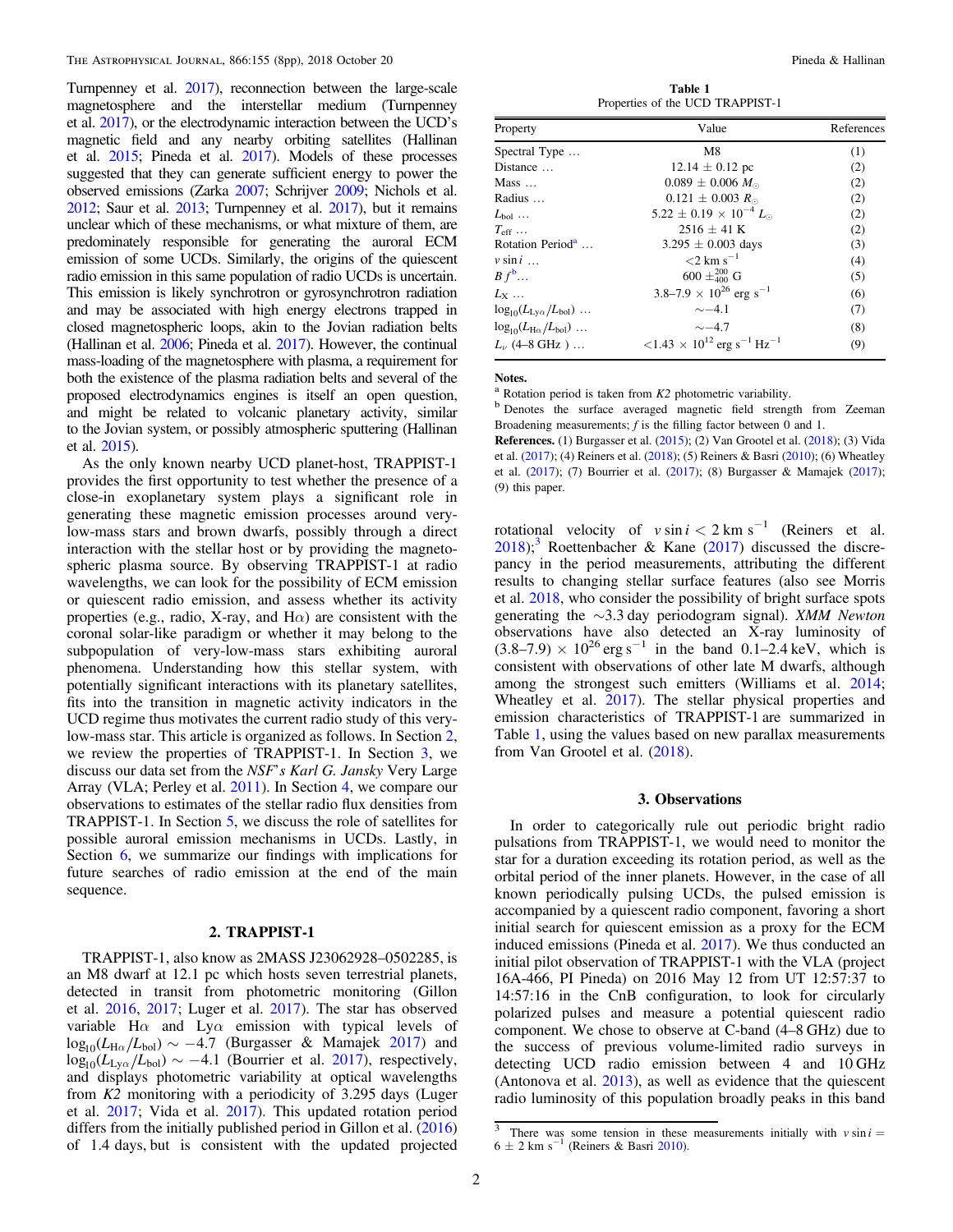<span id="page-2-0"></span>

Figure 1. Left: multicolor  $8\frac{7}{5} \times 8\frac{7}{5}$  optical image of the field near TRAPPIST-1 using SDSS DR9 photometry (Ahn et al. [2012](#page-7-0)), made using Aladin (Bonnarel et al. [2000](#page-7-0)). The square is centered on the position of TRAPPIST-1 at the epoch of our radio observations, with the arrow showing TRAPPIST-1 at the image epoch, and the circle indicating the location of the nearby quasar (4C −05.95) with bright radio emission. Right: the same  $8/5 \times 8/5$  celestial field shown on the left as seen by the VLA at 6 GHz across the full 4 GHz bandpass in Stokes I. The square and circle show the expected location of TRAPPIST-1 and the quasar in the radio field of view, respectively. To reach the thermal noise sensitivity in these observations, the removal of the quasar source needed to be treated very carefully; see Section [3.](#page-1-0) Note that the colorbar is on a logarithmic scale to show both the thermal noise floor  $(2.7 \mu Jy)$  per beam) and the bright quasar. The size and shape of the synthesized beam is shown in the lower left.

(Ravi et al. [2011](#page-7-0); Williams et al. [2015a](#page-7-0)). Observations were carried out using the 4 GHz bandwidth enabled by the three-bit sampler mode of the WIDAR correlator.

After initial setup scans, the flux calibrator 3C48 was observed, followed by observations of the target interleaved with short observations of a standard gain calibrator, the quasar QSO B2320-035, every 10 minutes. The total resulting time on the target was ∼90 minutes. Initial data editing, RFI excision, and calibration were carried out using Common Astronomy Software Applications (CASA) VLA calibration pipeline (McMullin et al. [2007](#page-7-0)). Imaging the resulting calibrated data revealed a 100 mJy source ∼4 arcmin from the position of TRAPPIST-1, limiting the rms noise to  $\sim$ 30 μJy per beam in the region of TRAPPIST-1. This bright quasar source is evident in Figure 1. Three iterations of phase-only self-calibration followed by two subsequent iterations of phase and amplitude self-calibration resulted in rms noise in the region of TRAPPIST-1 of 2.7  $\mu$ Jy per beam in Stokes I and 2.6  $\mu$ Jy per beam in Stokes V, consistent with expectation for thermal noise.

We measure a flux density level of  $3.8 \mu Jy$  in the synthesized beam at the proper motion corrected position for TRAPPIST-1, consistent with the noise level. We show radio images in Stokes I and Stokes V at the location of TRAPPIST-1 in Figure [2,](#page-3-0) with no source clearly evident above the noise level. We thus report a  $3\sigma$  flux density upper limit for TRAPPIST-1 from 4 to 8 GHz of  $\langle 8.1 \mu Jy \rangle$  for our unresolved source, which corresponds to a specific luminosity of  $\langle 1.43 \times 10^{12} \text{ erg s}^{-1} \text{ Hz}^{-1}$ . We performed an additional search for short duration pulses of emission by using the CASA task *fixvis* to shift the phase center of the data to the proper motion corrected position for TRAPPIST-1 and subtracting a model of all other sources in the field using the CASA task uvsub. We then plotted the real part of the complex visibilities, averaged across all baselines, frequencies and both

polarizations, representing the light curve at the location of TRAPPIST-1. No evidence for emission from TRAPPIST-1 was present in the light curve. Finally, we imaged each of the nine individual 10 minute scans on the target in Stokes I and V to search for emission on these timescales, with no evidence of any source above the  $3\sigma$  detection threshold.

## 4. Stellar Emission Mechanisms

Our observations provide the first radio flux density limits from TRAPPIST-1, allowing us to compare this result to possible expectations from different models of the magnetic activity from this star.

# 4.1. Coronal Emission

The strong X-ray emissions from TRAPPIST-1 suggest that it possesses a hot coronal atmosphere. Based on the known X-ray emission, the Güdel–Benz relation, using the linear fit to the literature data from Berger et al. ([2010](#page-7-0)), would predict a radio luminosity of only  $(2.2-6.0) \times 10^{10}$  erg s<sup>-1</sup> Hz<sup>-1</sup>, below our measured limit of  $\lt 10^{12.2}$  erg s<sup>-1</sup> Hz<sup>-1</sup>, and consistent with the solar-like paradigm of magnetic activity. Our radio limit is also an order of magnitude lower than the typical quiescent radio luminosity of the known radio emitting M7- M9.5 dwarfs, which depart significantly from the Güdel–Benz relation (Williams et al. [2014;](#page-7-0) Pineda et al. [2017](#page-7-0)). TRAPPIST-1 is likely very similar to other very-low-mass stars that show coronal behavior, like VB 8 or VB 10 (Hawley & Johns-Krull [2003](#page-7-0)), which have comparable limits on their radio flux densities and exhibit X-ray emission (Berger et al. [2008](#page-7-0)). Future radio observations, however, would require an improvement of two orders of magnitude in thermal noise to confirm whether the Güdel–Benz relation continues to describe the X-ray and radio luminosities of these very-low-mass stars.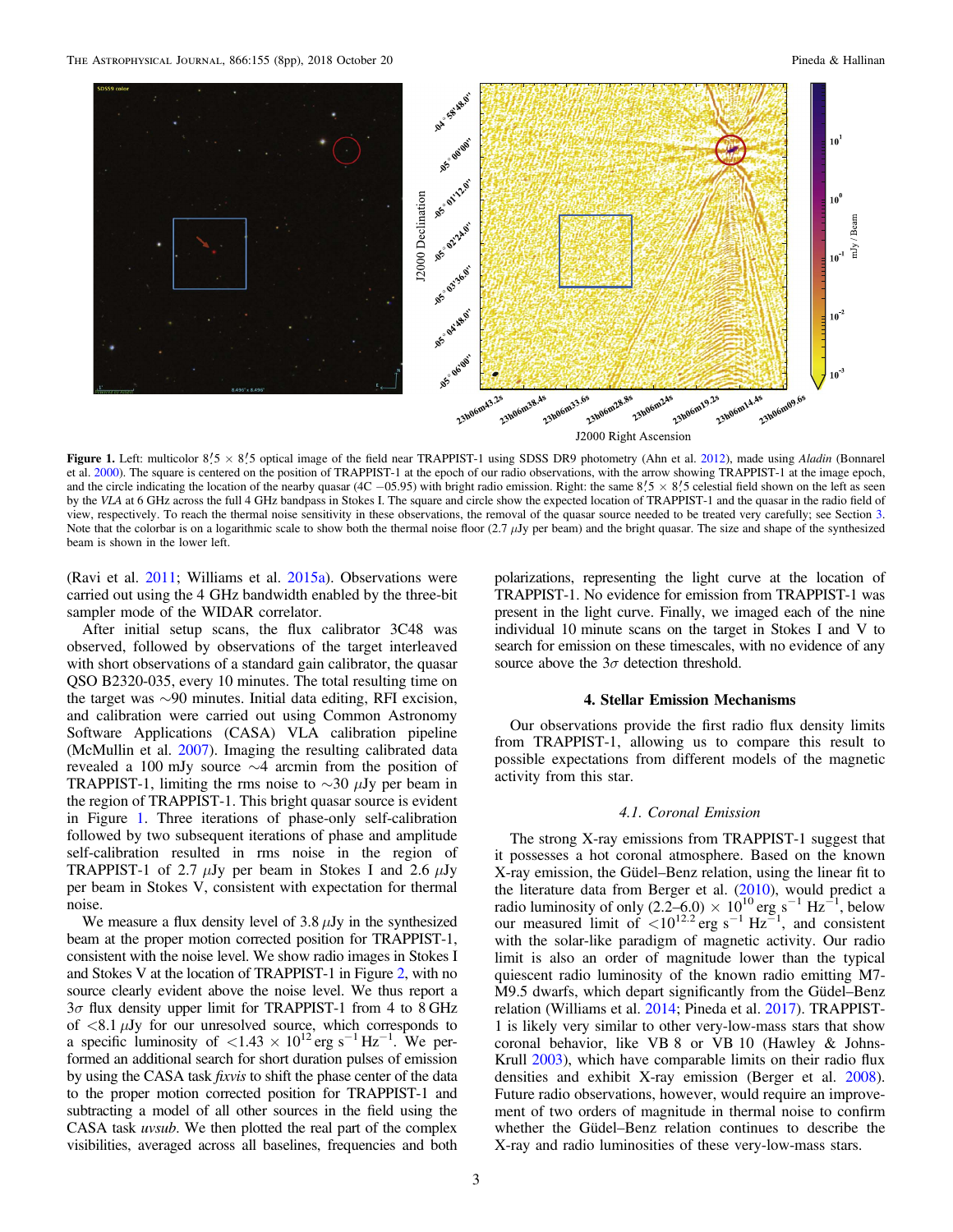<span id="page-3-0"></span>

Figure 2. Left: a zoomed in view of the Stokes I radio image around the expected location of TRAPPIST-1, corresponding to the 2' wide squares in Figure [1.](#page-2-0) We do not detect a source at this position and report a  $3\sigma$  upper limit of  $\langle 8.1 \mu Jy$ . Right: the zoomed in view of the Stokes V radio image around the expected location of TRAPPIST-1, corresponding to the same 2′ wide squares shown in Figure [1.](#page-2-0) We do not detect any evidence for circularly polarized emission from TRAPPIST-1.

Nevertheless, these findings are in agreement with the conclusions of Stelzer et al. ([2012](#page-7-0)), suggesting that among UCDs, the X-ray bright and radio loud objects are distinct populations (see also Williams et al. [2014](#page-7-0)). Building on results from McLean et al. ([2012](#page-7-0)), Williams et al. ([2014](#page-7-0)) proposed a magnetic field topology difference between the two populations, based on the possibility of multiple dynamo modes in this stellar regime (Morin et al. [2010](#page-7-0)). Williams et al. ([2014](#page-7-0)) additionally based their conclusions on the continuity from mid-M dwarf studies showing a correlation between average surface magnetic field measurements and X-ray luminosity. Interestingly, Shulyak et al. ([2017](#page-7-0)) showed that for low-mass stars with measured topologies from ZDI, either largely multipolar or dipolar, both types can display strong X-ray emission ( $\log_{10} L_X/L_{bol} \sim -3$ ), with average surface fields up to 4 kG in the multipolar case, and even larger in the dipolar case. Extending this into the UCD regime, these results would suggest that the X-ray luminosity alone cannot be used to separate the populations with different large-scale topologies. Williams et al. ([2014](#page-7-0)) attributed the X-ray bright objects to the population with axisymmetric dipolar large-scale fields and the radio loud objects to those with predominantly multipolar fields. We posit that it is more likely to be the reverse, as the mechanisms theorized to produce the radio emission require strong dipolar large-scale field topologies (Pineda et al. [2017](#page-7-0); Turnpenney et al. [2017](#page-7-0)), and in light of the Shulyak et al. ([2017](#page-7-0)) results, that the X-ray emission alone cannot be used to distinguish the likely topology, the radio measurements are necessary to classify the X-ray bright and radio loud populations. Moreover, if the presence of the radio emission depends on additional factors, not just the field topology or stellar properties (see Section [5](#page-4-0)), the populations of X-ray and radio emitting objects may not be totally mutually exclusive. There is some evidence of this already in the small handful of radio UCDs with detected quiescent X-ray luminosities (Williams et al. [2014](#page-7-0)). Accordingly, these data could be explained if strong  $\left(\geq 4 \text{ kG}\right)$  surface averaged) large-scale dipolar fields are a requisite to power the radio emission, but significant X-ray emissions are possible with either topology, depending on other properties, such as  $T_{\text{eff}}$ . In this scenario for

UCDs, X-ray emission measurements would not provide any information of the large-scale field topology, but the presence of radio emission would. An X-ray nondetection may suggest a weaker average surface field without constraining the topology, and a radio nondetection would similarly leave the question of topology open. ZDI measurements of the population of radio loud UCDs, confirming or refuting whether their large-scale fields are predominately axisymmetric and dipolar, would significantly help determine the relationship between these various measures of magnetic activity, and assess how the topology may differ between the populations posed by Stelzer et al. ([2012](#page-7-0)).

#### 4.2. Stellar Wind–Planet Interaction

Our radio flux density limits also provide new constraints on the physical parameters determining the power of its potential radio emission. Using the framework of Saur et al. ([2013](#page-7-0)), Turnpenney et al. ([2018](#page-7-0)) demonstrated that the planets around TRAPPIST-1 could induce significant radio emission by serving as an obstacle to a magnetized stellar wind flow from the host star. In this sub-Alfvénic interaction, the Poynting flux that dissipated across the planetary obstacle in the wind flow propagates toward the stellar surface in Alfvén waves that power the ECM instability (Turnpenney et al. [2018](#page-7-0)). We note that this scenario is not seen in the solar system, as the magnetized solar system planets interacting with the solar wind are in a super-Alfvénic regime (Zarka [2007](#page-7-0)).<sup>4</sup> Their results indicate that TRAPPIST-1 could emit steady-state radio emission  $\sim$ 10  $\mu$ Jy with possible bursts two orders of magnitude greater due to stochastic processes in the wind flow, magnetic field strength, and/or field orientation (Turnpenney et al. [2018](#page-7-0)). However, assumptions in this calculation, for example, concerning the stellar wind outflow rate or the planetary magnetic field strengths are very uncertain, and thus might be overestimating the true levels of radio emission generated. Nevertheless, with our measured flux density limit of  $\langle 8.1 \mu Jy \rangle$ 

The super- and sub-Alfvénic regimes are determined by whether the wind speed exceeds the Alfvén speed of the local magnetic field.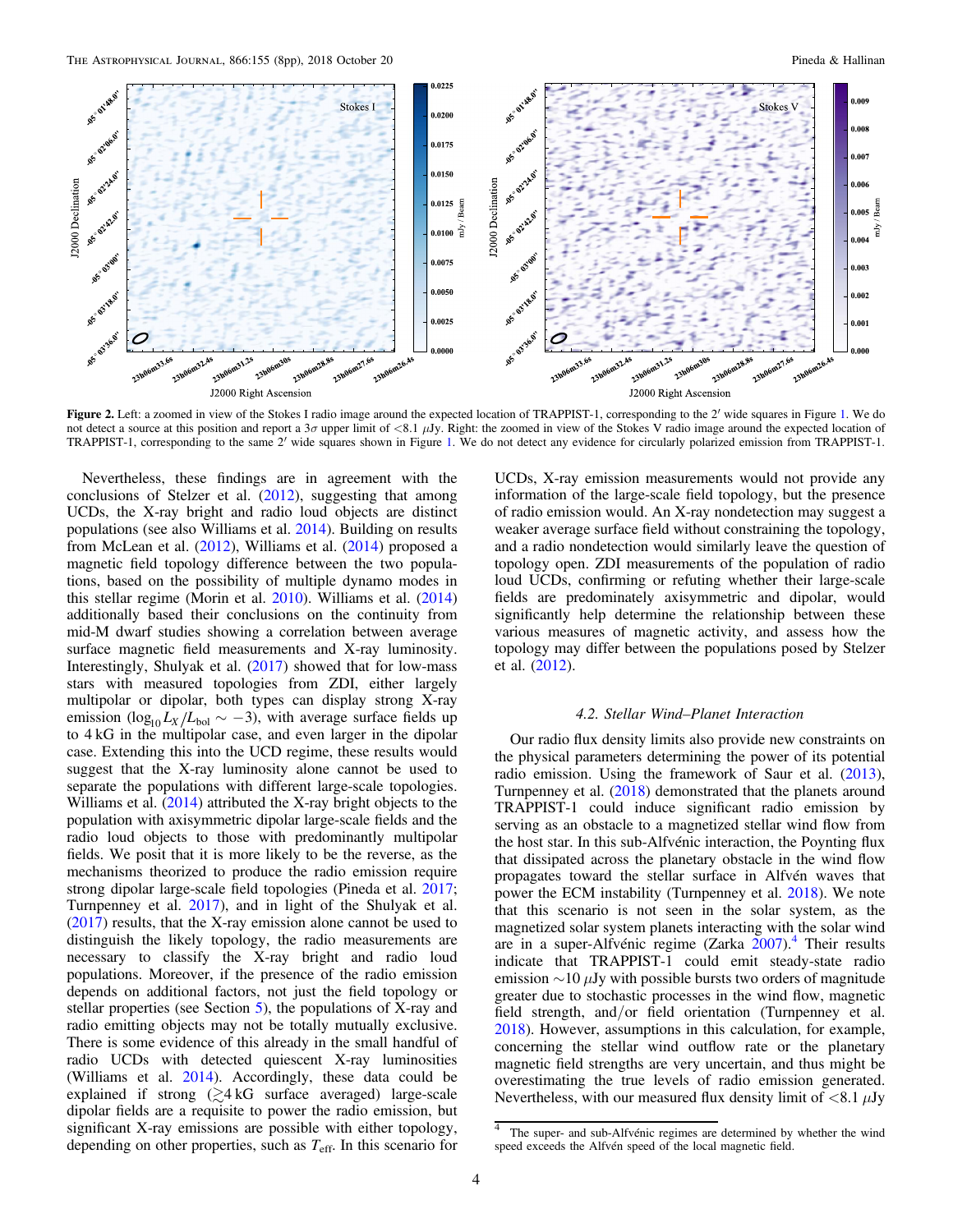<span id="page-4-0"></span>at 6 GHz, we do not observe any radio emission consistent with these estimates, and thus our observations begin to constrain the parameter space available within the TRAPPIST-1 system to generate radio emission through this interaction between the stellar wind and the close-in planets. However, a parameter space search is beyond the scope of this work, as the combined modeling assumptions concerning the form of the magnetized stellar wind, planetary magnetic fields, and radio emission properties make constraints on the individual parameters, like the wind outflow rate or planetary dipole moment, inconsequential without additional data constraining these processes. Within the 2 hr duration of our observations, we also do not see evidence for any possible bursts, providing a constraint on the duty cycle of the possible stochastic events that might generate bursts of radio emission.

However, an important consideration is that the ECM emission modeled by Turnpenney et al. ([2018](#page-7-0)) is emitted at frequencies tied to the magnetic field strength in the vicinity of the source, presumably near the stellar surface, which has an average surface field strength of only 600 G (Reiners & Basri [2010](#page-7-0)), corresponding to 1.68 GHz; the lower bound of our passband at 4 GHz corresponds to ∼1.43 kG fields. This nominal field strength, Bf, averages together both magnetic and nonmagnetic regions across the stellar surface, and thus the highly magnetized regions, such as above star spots, likely hold much stronger fields,  $\sim 600/f$ G. However, the filling factor is unknown in the Zeeman Broadening measurements of mid-late M dwarfs as  $B$  and  $f$  are not separable (Reiners & Basri [2007](#page-7-0)), making the maximum surface field strengths uncertain. Although the average field strength corresponds to frequencies lower than our observing band, ECM emission may still be generated up to the maximum field strengths on the stellar surface, possibly encompassed by our 4–8 GHz observations. If there were ECM source regions tied to field lines with these higher field strengths, we may have expected to see this kind of emission based on the estimates from Turnpenney et al. ([2018](#page-7-0)). The lack of a detection could be explained by a paucity of magnetic field regions exceeding strengths ∼1.5 kG, our observing frequencies being potentially too high to probe the weaker magnetic fields of TRAPPIST-1. A ZDI map of the this star's magnetic field topology would help determine whether this was indeed the case. Alternatively, even if these regions were prevalent, there is no guarantee that these also corresponded to ECM source regions. A deep search at lower frequencies than our observations is warranted to rule out or potentially detect ECM generated from this star–planet interaction.

Additionally, due to the beaming of the ECM emission into less than  $4\pi$  sr (Zarka et al. [2004;](#page-7-0) Treumann [2006](#page-7-0)), our observations may not have been optimally oriented in space or time to intercept the emission. Although the beaming geometry of hollow and wide ECM source cones near the rotational axis favors observability when viewed near an inclination of 90° (Pineda et al. [2017](#page-7-0)), which is likely the case if the planetary system angular momentum and magnetic axes are aligned with the stellar rotation axis, the rotational and orbital phases need to be well sampled to rule out ECM emission entirely—the 2 hr extent of our observations is much smaller than the several day rotation and orbital periods of TRAPPIST-1 and its planetary system.

## 4.3. Auroral Emission

Although we did not see any highly polarized pulsations, the limited rotational phase coverage (∼3%) in our observations cannot rule them out; nevertheless, our measured upper limit on the flux density of quiescent radio emission does provide information on the likelihood of possible GHz ECM emission from TRAPPIST-1, given the statistical association of quiescent and pulsed emission among UCDs (Pineda et al. [2017](#page-7-0)). Although the underlying cause is uncertain, Pineda et al. ([2017](#page-7-0)) demonstrated a correlation between the observed quiescent radio luminosity at GHz frequencies, likely of synchrotron origin (Ravi et al. [2011;](#page-7-0) Williams et al. [2015b](#page-7-0)), and  $H\alpha$  luminosity among known periodically pulsing radio UCDs. If TRAPPIST-1 behaved like those auroral objects, we would expect a radio luminosity of  $\sim 10^{13.8}$  erg s<sup>-1</sup> Hz<sup>-1</sup>, but instead our measured limit of  $< 10^{12.2}$  erg s<sup>-1</sup> Hz<sup>-1</sup> is over a magnitude smaller, well below that relationship even accounting for the scatter of  $\sim$ 0.24 dex, at fixed Hα luminosity. Even if TRAPPIST-1 exhibited radio emission at levels below our detection threshold, the star would inhabit a region of  $L_{\text{H}\alpha} - L_{\nu, \text{rad}}$  space with other very-low-mass stars that have their  $H\alpha$  luminosities dominated by chromospheric emission, instead of being associated with the presence of auroral currents (Pineda et al. [2017](#page-7-0)). Our results thus confirm that  $H\alpha$ emission is not a viable proxy for quiescent radio emission in the TRAPPIST-1 system, it is not auroral and instead is likely dominated by chromospheric emission, and that TRAPPIST-1 is not likely to generate radio emission in the same manner as the known auroral radio UCDs.

#### 5. Role of Planets in Producing UCD Radio Emission

Our aim in conducting these observations was to provide a deep limit for quiescent radio emission from the TRAPPIST-1 system in the context of both stellar radio emission and auroral processes in the UCD regime. We further aimed to test whether the presence of a planetary system is a crucial ingredient to the production of strong<sup>5</sup> radio emission from UCDs, either through a direct star–planet interaction that produces ECM emission or by the detection of quiescent radio emission associated with the presence of magnetospheric currents possibly due to equatorial radiation belts. While our null detection in this instance points toward the coronal paradigm for TRAPPIST-1 and leaves the question of possible star– planet interactions open, if there is a crucial role for close-in planetary companions, our results point to the necessity of multiple conditions that must be met to produce strong radio emitters (Güdel–Benz deviants, see Section [4.1](#page-2-0)) in the population of very-low-mass stars and brown dwarfs. Such close-in satellites may or may not be necessary, but their presence is certainly not sufficient to drive the electrodynamic engines of radio UCDs.

# 5.1. Magnetospheric Mass-loading

All of the proposed hypotheses for the electrodynamic engine driving UCD radio emission (see Secton [1](#page-0-0)), except reconnection with the ISM, require a significant source of plasma internal to the system. Similarly, the radiation belts that

 $\overline{5}$  By "strong," we are referring to radio emissions exceeding the Güdel–Benz relation predictions by several orders of magnitude, which for UCDs could be  $L_{\nu} \sim 10^{13.5}$  erg s<sup>−1</sup> Hz<sup>−1</sup>, although there is a broad range, see Section [4.1](#page-2-0) and Williams et al. ([2014](#page-7-0)).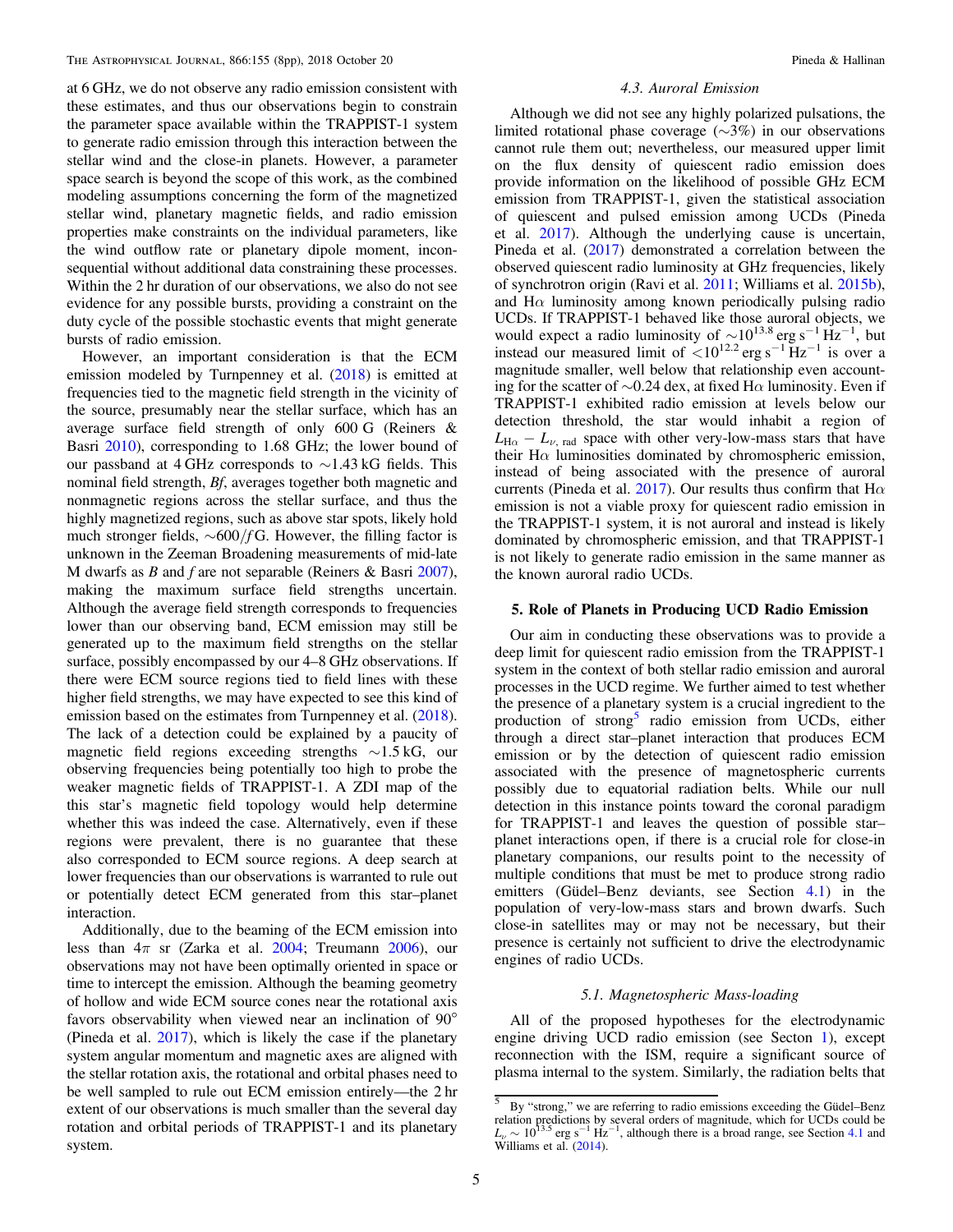<span id="page-5-0"></span>might explain the quiescent emission of these systems requires the magnetosphere to be loaded with plasma. Using the Jovian system as an example, a volcanic planet, like Io, can be this source. However, our radio observations show no evidence for these magnetospheric plasma structures around TRAPPIST-1. This could be a consequence of either of two distinct possibilities: either the planetary satellites are not providing sufficient plasma to the magnetosphere, or the magnetosphere does not sustain large-scale loops with which to contain the plasma. Even though the equilibrium tidal heating of the TRAPPIST-1 planets from N-body simulations suggests internal heat fluxes comparable or potentially greater than that of Io (Luger et al. [2017](#page-7-0)), the volcanism on these planets may not be contributing to the mass-loading of the magnetosphere. One reason may be that the larger masses of the TRAPPIST-1 planets (Wang et al. [2017;](#page-7-0) Grimm et al. [2018](#page-7-0)) relative to the Galilean moons prevent significant amounts of volcanic material from escaping the planetary atmospheres. Even if a strong stellar wind, as suggested by Garraffo et al. ([2017](#page-7-0)), can erode the planetary atmospheres, the material would likely be entrained with the wind along the open field lines, instead of populating a steady-state plasma torus like that observed in the Jovian magnetosphere (e.g., Bagenal et al. [1997](#page-7-0)). Any material that does populate the magnetospheric environment must be trapped in closed large-scale magnetic loops in order to create an equatorial radiation belt of synchrotron emission. Without a significant large-scale component to the stellar magnetic field, the ability of such stars to generate very strong quiescent radio emission similar to that observed from the known radio UCDs may be limited, irrespective of any mass-loading.

# 5.2. Jupiter–Io Analogs in UCD Systems

Our radio observations of TRAPPIST-1 also provide a test of the possibility of magnetic flux tube interactions analogous to the Jupiter–Io system powering radio emission from UCDs. Our nondetection suggests these processes, if powering the known radio UCDs, are not taking place in the TRAPPIST-1 system, or are too weak to detect. One reason for this is likely associated with the slow TRAPPIST-1 rotation rate, relative to known radio UCDs, as well as possibly the role of large-scale magnetic field topologies. This is evident in models of the sub-Alfvénic interaction driving the Jupiter–Io current system responsible for Io-related Jovian decametric ECM radio emission (Saur et al. [2013](#page-7-0)). The relevant equation for the total surface integrated Poynting flux $6$  generated by the differential motion of a planetary body embedded in a large magnetosphere in the limit of small Alfvén mach numbers (small velocities relative to the Alfvén speed) from Saur et al. ([2013](#page-7-0)) is

$$
S_{\text{total}} = \frac{1}{2} \bar{\alpha}^2 R_o^2 \upsilon^2 B \sin^2 \theta \sqrt{4 \pi \rho}, \qquad (1)
$$

where  $\bar{\alpha}$  is the dimensionless interaction strength,<sup> $R_o$ </sup> is the effective radius of the planet obstacle defined by the planetary magnetosphere or ionosphere,  $B$  is the magnetic field strength from the star in the vicinity of the planet in Gaussian units,  $v$  is the relative speed of the planet through the stellar magnetosphere,

 $\theta$  is the angle between the magnetic field and the relative velocity vector, and  $\rho$  is the mass density of the plasma environment. While the presence of a planet provides the necessary obstacle, and potentially supplies a sufficiently dense plasma environment, a strong stellar generated magnetic field and rapidly rotating magnetosphere are also necessary.

To illustrate this, we consider, for the innermost planet of the TRAPPIST-1 system, the Poynting flux generated according to Equation (1), if the star hosted a large-scale dipolar field consistent with its measured average surface field (see Table [1](#page-1-0)). We take  $\bar{\alpha} \rightarrow 1$ ,  $\theta = 90^{\circ}$ , and plasma densities similar to values around Io, with a number density of  $\sim$ 2000 cm<sup>-3</sup> and mean molecular weight of 22 amu (Saur et al. [2013](#page-7-0)). The radius of the obstacle is taken as at minimum, the planetary radius 1.127  $R_{\oplus}$  of TRAPPIST-1b (Delrez et al. [2018](#page-7-0)). The velocity is the relative velocity between the orbital motion and the rotating magnetosphere at the location of the planet,  $v \sim 45 \text{ km s}^{-1}$ . The field strength at the location of the planet is ∼0.05 G, assuming the planet lies along the magnetic equator. Plugging in these values gives a Poynting flux of  $\sim$ 2.5 × 10<sup>13</sup> W. Assuming a conversion efficiency of 1% from Poynting flux to radio power, a beam solid angle of 1.6 sr (Zarka et al. [2004;](#page-7-0) Turnpenney et al. [2018](#page-7-0)), and using a 4 GHz bandwidth consistent with EMC observations of UCDs (Hallinan et al. [2015](#page-7-0)), this would correspond to a radio flux density of  $\sim$ 0.03  $\mu$ Jy, which is well below current radio observatory capabilities. This flux density drops further if the 1.4 day period is used since that is very near the orbital period of TRAPPIST-1b. If instead we consider the same planet in a 1 day orbit around a UCD like TRAPPIST-1 but with a 2 hr rotation period, like that observed from radio UCDs (Pineda et al. [2017](#page-7-0)), and 5 kG average surface field strength with a dipolar large-scale field topology consistent with ZDI measurements (Shulyak et al. [2017](#page-7-0)), the corresponding flux density of ECM emission would be  $\sim$ 300  $\mu$ Jy ( $L_{\nu,rad}$  =  $10^{12.6}$  erg s<sup>-1</sup> Hz<sup>-1</sup>), readily detectable. Although this estimate is smaller than the strength of some of the observed highly circularly polarized radio bursts from UCDs (see Table 1 of Pineda et al. [2017](#page-7-0)), it is subject to many unknown quantities, including the radio emission efficiency of the ECM instability  $(\sim 0.01)$ , and the beaming solid angle ( $\sim 1.6$  sr), in addition to other system properties like the plasma environment. For example, while a beaming solid angle of ∼1.6 sr is commonly used as a basis for estimating ECM radio fluxes from UCDs (Nichols et al. [2012](#page-7-0); Turnpenney et al. [2017](#page-7-0)), it could be as low as ∼0.16 sr (Queinnec & Zarka [2001](#page-7-0); Zarka et al. [2004](#page-7-0)), which would increase the predicted flux by a factor of 10. Our estimates based on Equation (1) are linear in the magnetic field strength, so a factor of 10 weaker field (500 G), with the same rapid rotation could still produce detectable emission  $(\sim 30 \mu Jy)$ ; however, if the rotation is slightly slower or the plasma environment is less dense, the prospects for currently detectable emission become marginal. Additionally, if the field is mostly multipolar, the field strength at the planet location would drop off more quickly with distance, further limiting the strength of these potential emissions. Nevertheless, even if TRAPPIST-1 generated ECM emission like the Jupiter–Io system, assuming an optimistic large-scale field topology, it would have been too weak to detect with our current observations. Several kG surface magnetic field strengths in dipolar topologies, and fast rotation rates (∼2 hr) are necessary to generate currently detectable GHz frequency ECM radio

<sup>6</sup> For convenience and to reflect on its origins, we refer to the output of Equation (1) as the "Poynting flux"; however, the quantity has units of luminosity.

 $\bar{\alpha} \sim 0.5$  for the Galilean satellites (Saur et al. [2013](#page-7-0)) but could be near unity for the TRAPPIST-1 planets (Turnpenney et al. [2018](#page-7-0)).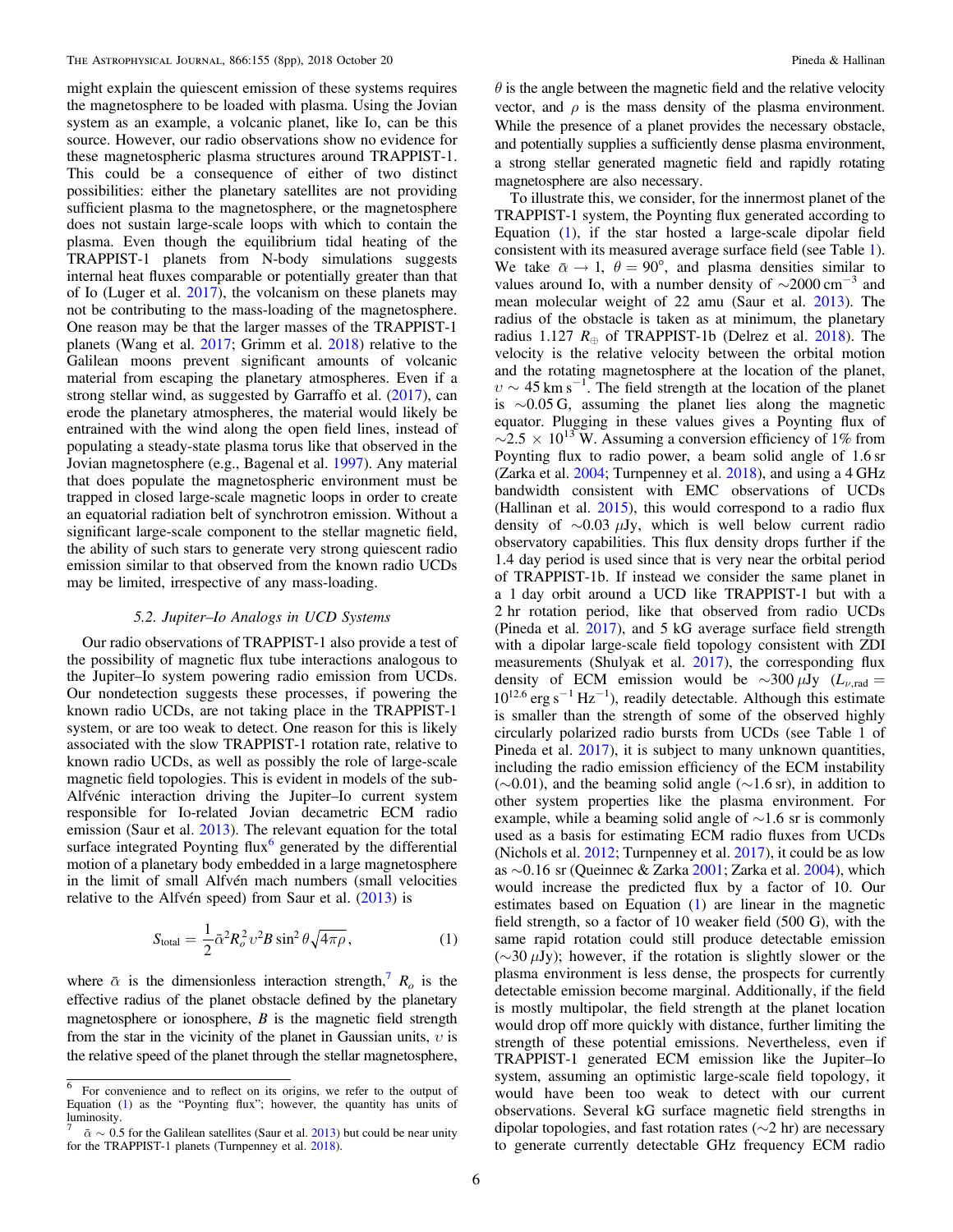<span id="page-6-0"></span>emission through a star–planet flux tube interaction, like that of Jupiter and Io. Conversely, if the TRAPPIST-1 planetary system was hosted by one of the rapidly rotating UCDs with strong  $(24 kG)$  surface averaged) large-scale dipolar magnetic fields, then the system would generate ECM emission consistent with the emission levels observed in many of the known radio UCDs. Given the estimates of planet occurrence rates in short period orbits around very-low-mass stars (∼30%; He et al. [2017](#page-7-0)), and the rapid rotation rates of most UCDs with likely strong dipolar fields, the overall radio UCD detection rate may be plausibly determined by the presence of these three conditions.

# 6. Conclusions

Our observations of the TRAPPIST-1 system centered at 6 GHz yielded no detectable radio emission to a limit of  $\langle 8.1 \mu Jy$ . In Section [4.1,](#page-2-0) we demonstrated that this limit was consistent with the Güdel–Benz relation, applicable to coronally active low-mass stars, and motivated future ZDI observations of radio loud UCDs to discern the role that magnetic field topology plays in dictating the activity indicators in this stellar population. In Section [4.2](#page-3-0), we compared our radio measurements to the possible strength of ECM emission driven by an impinging stellar wind, as calculated by Turnpenney et al. ([2018](#page-7-0)), concluding that we did not see any such ECM emission from the TRAPPIST-1 system, possibly due to low rotational/orbital phase coverage, with further observations, including at lower frequencies, required to rule out the possibility of wind driven ECM emission. In Section [4.3](#page-4-0), we also compared this limit to possible quiescent emission levels based on correlations among the population of known radio UCDs (Pineda et al. [2017](#page-7-0)), illustrating that TRAPPIST-1 does not likely exhibit detectable radio emission that behaves in the same manner as the emission from the known periodically pulsing radio UCDs.

Although we cannot use these new data on TRAPPIST-1 to discern the role, if any, that planetary systems have in generating bright radio emissions in the population of very-low-mass stars and brown dwarfs, it is evident that the presence of a planetary system by itself does not guarantee strong radio emission at GHz frequencies. If the observed ECM radio emissions of UCDs are generated through a magnetic interaction analogous to the Jupiter– Io system (see Section [5.2](#page-5-0)), additional criterion beyond the presence of a close-in planet must also be met, namely rapid rotation and strong (several kG surface averaged) magnetic field strengths—the TRAPPIST-1 system does not satisfy these latter two conditions. Additionally, even if planets are present around UCDs, their capacity to provide a source of magnetospheric plasma is still an open question depending on the tidal heating and volcanism of those planets. Similarly, the retention of such a magnetospheric plasma likely depends on the magnetic field topology and the presence of large-scale magnetic loops. These loops may then serve as the site for the persistent quiescent synchrotron emission.

In light of the ZDI observations of fully convective low-mass stars showing two regimes of dynamos and their respective large-scale field topologies, either predominantly dipolar or multipolar, with the strongest fields associated with the dipolar topology and fastest rotators (Shulyak et al. [2017](#page-7-0)), the connection between observed ECM and quiescent radio emission could be explained as a coherent consequence of this strong large-scale dipolar field when a sufficient plasma source

is available. The kG magnetic field strengths help power the UCD auroral electrodynamic engine (Turnpenney et al. [2017](#page-7-0)) and the closed large-scale field houses the magnetospheric plasma that generates the quiescent emission. These assorted criteria may then collectively contribute to the low detection statistics for UCD radio emission (e.g., Lynch et al. [2016](#page-7-0)). Future surveys looking for UCD radio emission at GHz frequencies are more likely to succeed targeting the fastest rotating objects, while the slower rotators or objects with significant X-ray emission may be better targeted at lower frequencies, hundreds of MHz. TRAPPIST-1, as a slow rotator, with strong coronal X-ray and weak radio emissions, and likely possessing a multipolar large-scale field, reflects the population of very-low-mass stars with coronal solar-like activity instead of the subpopulation exhibiting auroral magnetic processes. We suggest that the X-ray emission of a given object alone is not a sufficient indication of the likely field topology, but in conjunction with radio emission measurements can provide an indication of that topology to the extent that it is responsible for the dichotomy of observed X-ray and radio properties among UCDs. This is potentially powerful as ZDI measurements of these objects are difficult with current instrumentation due to the faint intrinsic luminosities and rapid rotation of UCDs. Nevertheless, these assessments remain circumstantial; new measurements of the magnetic field topology of UCDs are necessary to definitively establish this connection between the magnetic emissions and the field topology.

It remains to be seen whether the strong ECM and quiescent radio emissions of the few radio UCDs is related to the presence of planets, or are predominantly driven without them (Turnpenney et al. [2017](#page-7-0)). While the magnetic field strength and rotation rate of TRAPPIST-1 are consistent with the nondetection of radio emission within a Jupiter–Io flux tube paradigm, it is notable that the same planetary configuration orbiting a rapidly rotating dwarf with a large-scale dipolar field can account for the observed radio luminosities of radio emitting UCDs. The prevalence of multiplanet systems in tight orbits orbiting UCDs, as well as the fraction of rapid rotators with strong magnetic fields, may prove to be consistent with the detection rate of radio pulsed emission from these systems. However, such evidence would be circumstantial with direct confirmation requiring detection of radio pulses from a TRAPPIST-1 like system. More deep radio searches in soon to be discovered planetary systems around very-low-mass stars and brown dwarfs, as well as potential planet detections among the growing population of radio detected UCDs will help elucidate the answer.

J.S.P. would like to thank Kevin France, Zach Berta-Thompson, and Jackie Villadsen for helpful comments in the preparation of this manuscript. G.H. acknowledges the generous support of NSF Career award AST-1654815. The authors would also like to thank the anonymous referee for the thoughtful consideration of this manuscript and for providing comments that strengthened this article.

The National Radio Astronomy Observatory is a facility of the National Science Foundation operated under cooperative agreement by Associated Universities, Inc.

Funding for SDSS-III has been provided by the Alfred P. Sloan Foundation, the Participating Institutions, the National Science Foundation, and the U.S. Department of Energy Office of Science. The SDSS-III website is http://[www.sdss3.org](http://www.sdss3.org/)/.